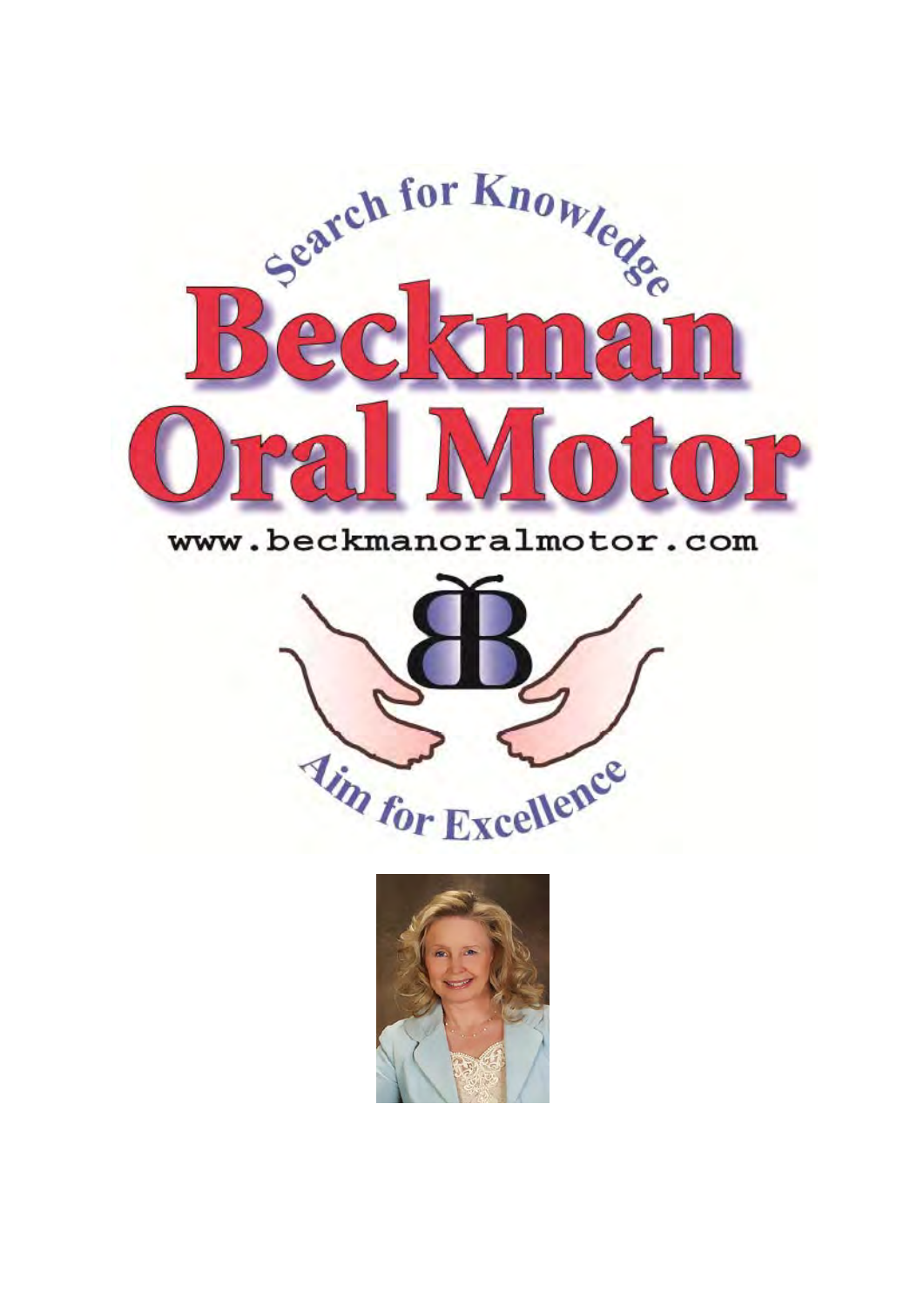## **Debra Beckman**

Debra Beckman has worked in the field of communicative disorders since 1975, specializing in motor speech disorders. She has worked in a variety of settings, including schools, hospitals, universities, trauma centers, home-bound, foster homes, group homes, Intermediate Care Facilities for the Mentally Challenged (ICF-MRs), nursing homes, and large residential facilities. She has co-authored training materials for the states of Florida, Oklahoma, and Wyoming, which are used in a number of other states as well. She has served as a court appointed witness and as a resource content expert for seven federal court cases regarding services for the developmentally disabled. Ms. Beckman has presented at numerous local, state, national, and international conferences and has published articles in professional books, journals, monographs; and in *Exceptional Parent* magazine. She has been awarded a United States patent for a therapeutic oral probe. Ms. Beckman has been recognized by her peers and her community for clinical achievement.

## **Beckman Oral Motor**©

#### **WHAT IS IT AND HOW IS IT DIFFERENT FROM OTHER ORAL MOTOR PROGRAMS?**

"Oral motor" has been defined in a variety of ways. Many of the strategies of the 1950's and '60's were primarily stimulation techniques, such as brushing (pressure massage), icing (thermal stimulation), quick stretch (tapping), and vibration (manual and mechanical). These strategies have been used by physical and occupational therapists to prepare a muscle area for movement. These strategies cannot change the range of movement of a muscle or the strength of a muscle without additional muscle movement. Other oral motor techniques require the individual's cognitive cooperation to follow a command in order to complete a movement. But what if the individual cannot cooperate cognitively, or, due to significant motor involvement, cannot follow the therapist's verbal directive to "lick your lips," or "move your tongue up toward your nose," or "round and spread your lips?" Many individuals with impaired oral motor skills are not able to follow a command for oral movement. To better serve such individuals, Debra Beckman has, since 1975, worked to develop these specific interventions which provide assisted movement to activate muscle contraction and to provide movement against resistance to build strength. The focus of these interventions is to increase functional response to pressure and movement, and improved range, strength, variety and control of movement for the lips, cheeks, jaw and tongue. The interventions needed are determined by an assessment, the Beckman Oral Motor Protocol©, which uses assisted movement and stretch reflexes to quantify response to pressure and movement, range, strength, variety and control of movement for the lips cheeks, jaw, tongue and soft palate. The assessment is based on clinically defined functional parameters of minimal competence and does not require the cognitive participation of the individual. Because these components of movement are functional, not age specific, the protocol is useful with a wide range of ages (neonatal to geriatric) and diagnostic categories.

#### **WHAT AREAS ARE AFFECTED BY POOR ORAL MOTOR SKILLS?**

Oral motor skills are critical to basic functions that occur even when we are asleep, such as controlling secretions, swallowing, and maintaining alignment of the oral structures so that breathing is not interrupted. Oral motor skills impact basic survival such as sucking and swallowing by infants that begin by the third month of gestation. Development of these skills enhance the progression from breast milk or formula, then to pureed foods, and on to table foods, as well as the skills needed to progress from sucking a nipple, to using a wide variety of utensils, including straws, cups, spoons, and forks. Oral skills also impact the control needed for speech development, from producing the cooing sounds as an infant, to articulating complex words in conversational speech. Poor oral motor skills can result in delayed or reduced skill development for the areas listed above. The individual may be described as hypersensitive, a lazy talker or a picky or messy eater. In addition, problems such as drooling, bruxism (tooth grinding) and gagging may occur.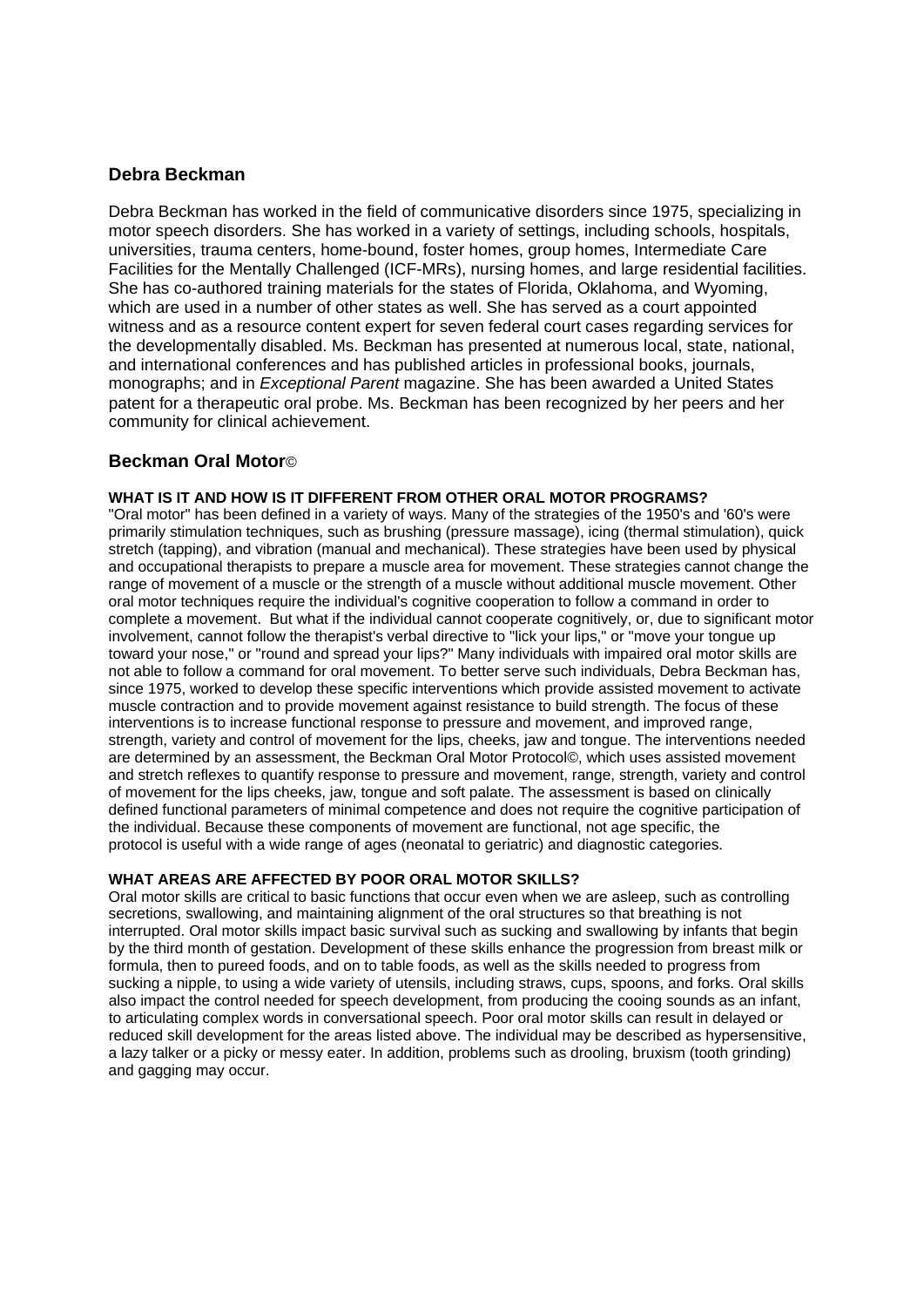#### **WHO SHOULD PROVIDE ORAL MOTOR THERAPY?**

Oral motor skills are impacted by many different things on the outside and on the inside of the body. Positioning and alignment of the body affect oral movement. Whether or not the individual has digested and passed out the food from prior meals affect oral skills. How alert the individual is also affects oral skills. Because of this, many professionals play a part in improving oral motor skills. Beckman recommends that a primary therapist be designated, typically a licensed speech pathologist, who will assess the oral motor skills using the Beckman Oral Motor Assessment Protocol©, determine the oral motor interventions needed, and work closely with the other team members: care givers, occupational therapy, physical therapy, registered dietician, teachers, psychologists, physicians, nurses, pharmacists, and others as indicated by the needs of the individual.

#### **DO ALL THERAPISTS RECEIVE THE TRAINING NEEDED TO PROVIDE THIS SERVICE?**

Training programs for therapists vary from university to university. Each offers a core curriculum with the basics of anatomy and physiology necessary and may provide an overview of the Beckman Oral Motor Protocol©. Additional training and experience prepare the therapist for better focus on oral motor skills. Onsite clinic practicum may provide exposure to the Beckman Oral Motor Protocol©. Currently, the only means of receiving comprehensive training in the Beckman Oral Motor Assessment and Intervention© methods is by attending a Beckman Oral Motor Assessment and Intervention© Workshop.

#### **BECKMAN ORAL MOTOR RESEARCH INSTITUTE (BOMRI)**

BOMRI is an electronic user group where healthcare professionals that have completed training in the Beckman Oral Motor Assessment & Intervention Protocol can exchange information and engage in research studies surrounding oral motor. As Beckman Oral Motor Assessment Protocol can **quantify** the functional strength of oro-facial muscle structures, its uniform application in research studies linking orofacial dysfunction to various syndromes and **quantifying** the effectiveness of any oro-facial intervention therapy will be instrumental in standardizing oral motor therapy in healthcare education and practice.

## **Oral Motor Assessment & Intervention Course Description**

Oral motor impairment presents a variety of challenges for both the individual affected, and for the care team providing intervention. Often the individual experiencing oral motor difficulties is not able to follow commands. The person may not be eating or taking fluids orally, which reduces the opportunities for observation of oral movement patterns. The majority of baseline protocols currently available require at least minimal direction-following skills. The protocol developed by Beckman uses mechanical muscle responses, which are not mediated cognitively, to baseline the response to pressure and movement, range of movement, variety of movement, strength of movement and control of movement for the lips, cheeks, jaw, and tongue. In this two day course (16 contact hours or 1.6 CEUs), participants will actively participate in hands-on practice for compensatory handling techniques for the following concerns: tonic bite, tonic bite on a utensil, slow oral transit, tongue thrust, cough, gag and vomit. The participants will complete an oral motor protocol with each other, analyze the results, and discuss data tracking. The participants will also complete hands-on practice for specific oral motor interventions to address the deficit areas discovered during baseline assessment. Additional topics of discussion may include: goal writing, diet texture progression, tube to oral issues, adaptive mealtime utensils, oral hygiene issues, medication administration issues, oral function for individuals with trachs, facilitating improved articulation through oral motor techniques, research issues, videofluroscopy issues for motorically involved individuals, and additional topics of importance as determined by the participants. The information and techniques presented are inclusive, and should augment the skills and knowledge base of each participant.

**Participants:** Licensed speech pathologists and occupational therapists

**Instructional Level:** INTERMEDIATE - This program is offered for 1.6 CEUs (Intermediate level; Professional area, knowledge of oral structures, muscles, and innervations).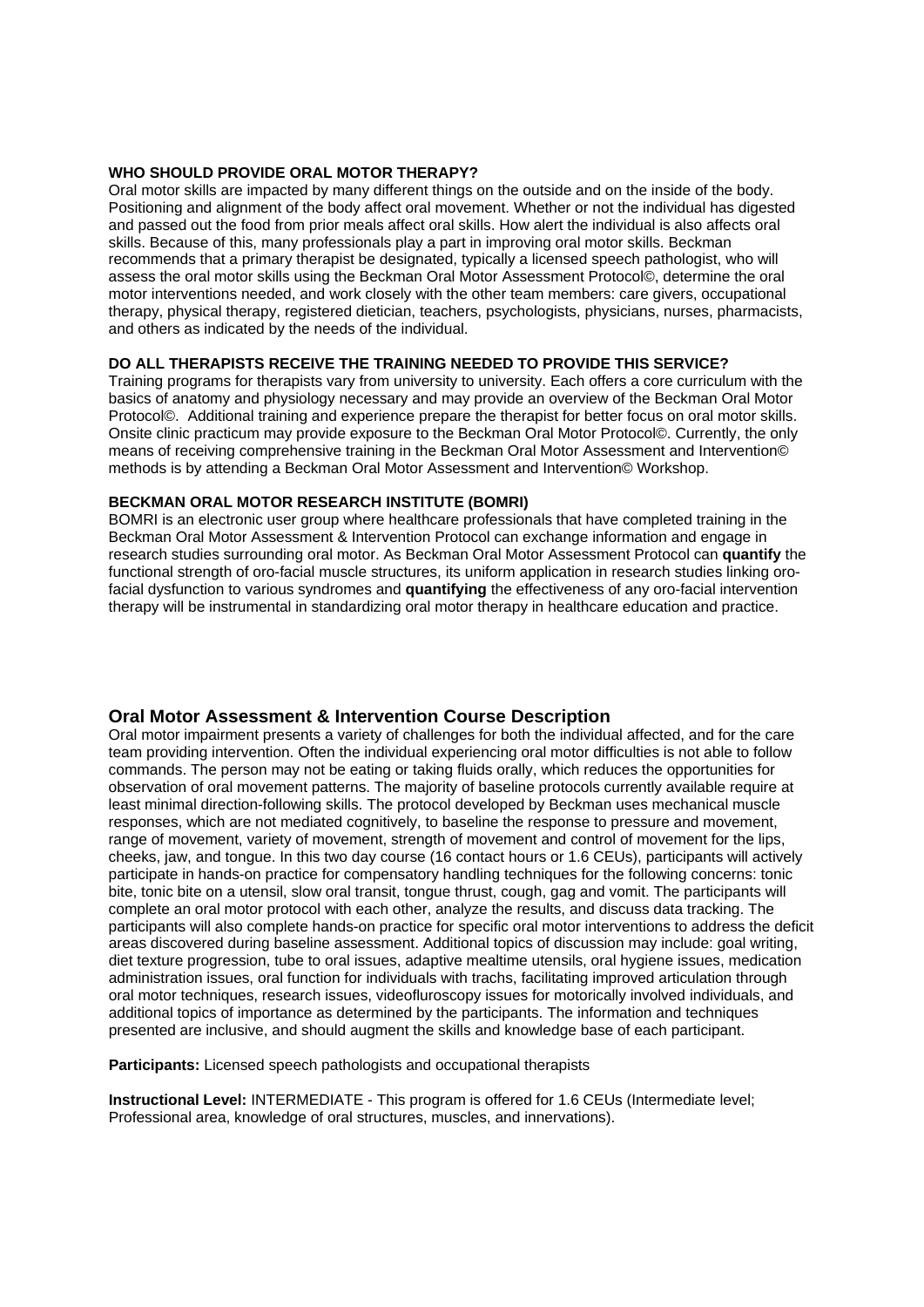**Course Objectives:** Participants will:

1. Demonstrate assessment battery for determining oro-facial movement patterns using the Beckman protocol.

- 2. Demonstrate compensatory handling techniques.
- 3. Demonstrate oral motor interventions and treatment techniques.

#### **Pre-Post Test Questions:**

- 1. How does sensory input affect oral motor patterns?
- 2. How does gravity affect oral motor patterns?
- 3. What components must be assessed to determine oral motor function?
- 4. What interventions would increase secretion control and decrease drooling?
- 5. What interventions would decrease tongue thrust?

#### **Course Agenda:**

#### **Day One:**

**8:00 - 10:00** Topic Areas; Mealtime Myths, Neuroanatomy, Impact of Sensory System, Impact of Gravity on Function, Nursing and Bottles, Oral Patterns, Case Studies – Slides and Tapes **10:00 – 10:15** Break **10:15 - 12:00** Case Studies - Mealtime Job Aides – Position, Texture, Temperature, Consistency,

Utensils

**12:00 – 1:00** Lunch

**1:00 - 3:00** Compensatory Techniques –Tonic Bite, Tonic Bite on a Utensil, Coughing, Gagging/Vomiting (hands on practice)

**3:15 - 4:15** Loss of Food/Fluid, Delayed Oral Transit

**4:15 - 5:30** Assessment & Intervention Videos – Infant and Adult

#### **Day Two: 8:00 - 10:00** Assessment & Intervention Techniques for Oral Structures – Lips, Gums, Base of Tongue (hands on practice) **10:00 – 10:15** Break **10:15 - 12:00** Continue Assessment & Intervention Techniques – Cheeks, Jaw (hands on practice) **12:00 – 1:00** Lunch **1:00 – 3:00** Continue Assessment & Intervention Techniques for Oral Structures – Tongue, Hard Palate, Soft Palate (hands on practice) **3:00 – 3:15** Break **3:15 - 4:00** Continue Assessment & Intervention Techniques (hands on practice) Analysis of Findings, Goals & Objectives, Application of Findings **4:00 - 5:30** Home Program, Maintenance, Tube to Oral Transition, Discussion, Post Test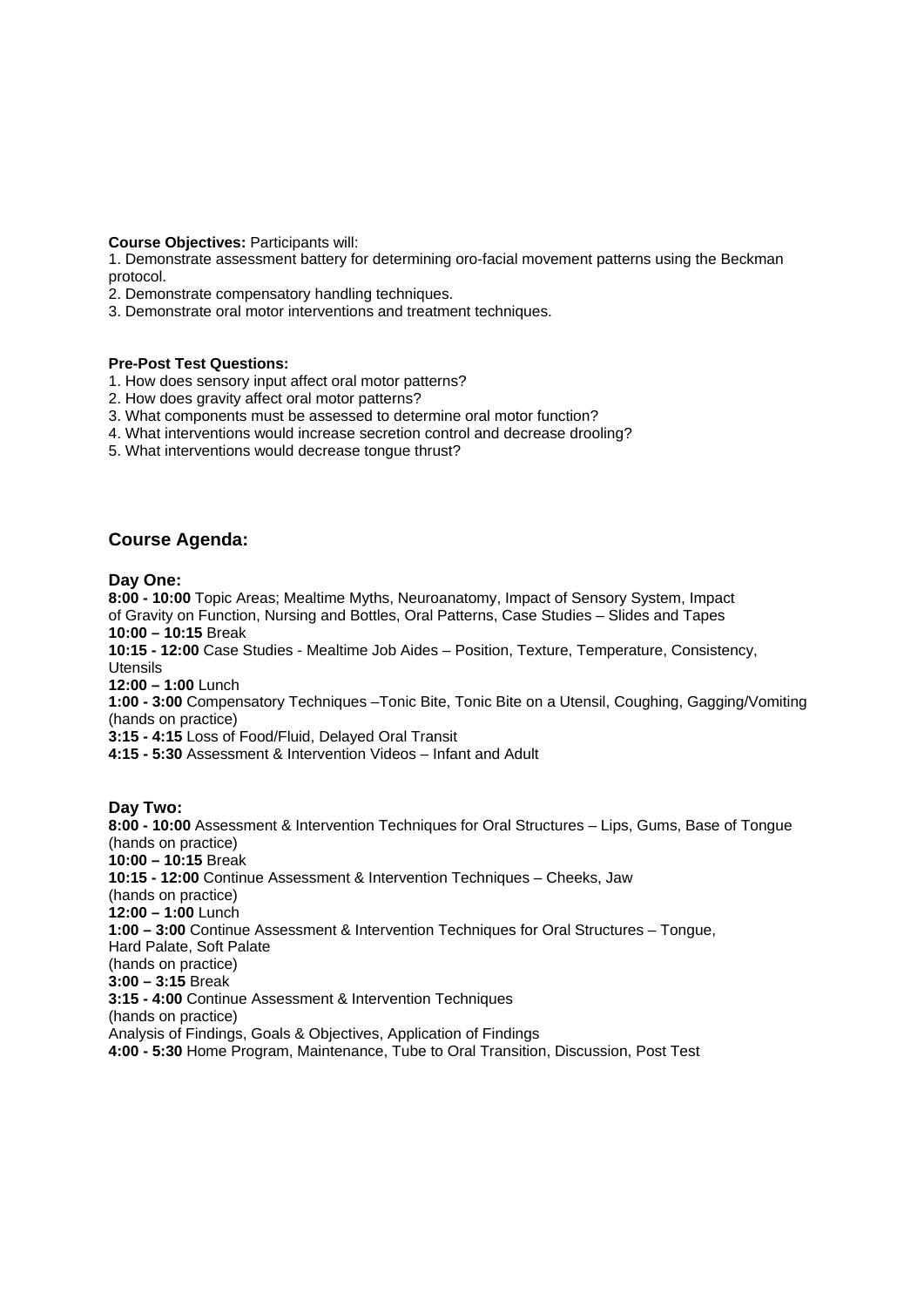## **Beckman Oral Motor Assessment and Intervention© Course Options**

## **HOST:**

**Two free seats for hosting - A \$1,000 value. Additional seats may be purchased** at the listed rates.

Host shall provide the following and be responsible for all related expenditures:

- Provide an accessible and appropriate facility for conducting the Scheduled Course, with adequate seating based on the number of participants (maximum 120, classroom style setting), including registration table and 2 display tables and seats for a maximum of 12 lab assistants.
- Coordinate a walk-through of the conference room with the conference facilitator the day prior to the start date of the conference
- Provide entrance to the conference room at 6:30 am the first day of the conference
- Provide entrance to the conference room at 7:00 am the second day of the conference.
- Provide adequate waste receptacles (recommend one per every 6 participants)
- Provide necessary audio/visual equipment
- LCD projector with means of connecting laptop computer, DVD, and camera
- Screen or screens appropriate size for viewing by all participants
- hands-free wireless microphone system
- speakers for DVD and microphone system
- audio/visual professional consultation day prior to start date of conference to check all equipment
- audio/visual professional available on site at 6:30 am the morning of the first day of the conference and available on call throughout 2-day course.
- Provide street address and directions to the facility.
- Recommend hotels that are close to the facility that can provide suitable lodging.
- Provide beverages and snacks for mid-morning and mid-afternoon breaks each day.
- Provide current contact information for the host facility coordinator(s).

## **Beckman shall provide the following and be responsible for all related expenditures:**

- Promotional brochure
- CEU pre-approval for Speech Pathologists and Occupational Therapists
- Evaluation Forms
- CEU permanent record forms
- Certificate of Attendance for each participant and lab assistant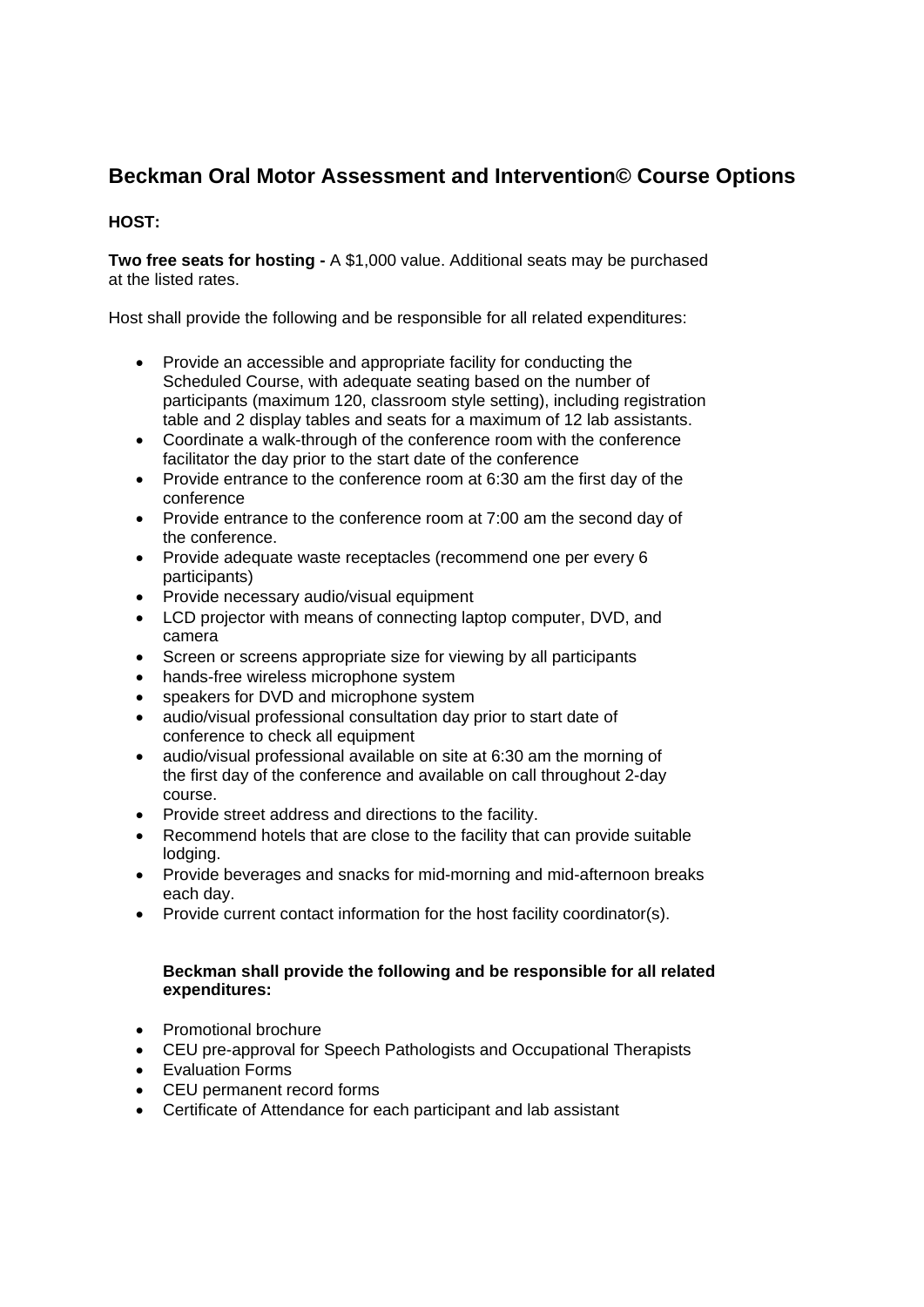The host is not involved in registration process and there is little expense to the host agency. An agency outside of the United States **CANNOT** host; it must be a sponsor. Please review the Agreement for Course Host to ensure you have the necessary workshop support. Contact the Education Director, Beckman Oral Motor, for this document.

Education Director contact information: phone: (407) 590-4852 email: **info@beckmanoralmotor.com** 

## **SPONSOR:**

## **\$17,500 for 15-30 participants \$300 per participant for participants totaling 31 – 120.**

In addition, Sponsor shall provide the following and be responsible for all related expenditures:

- Provide an accessible and appropriate facility for conducting the Scheduled Course, with adequate seating based on the number of participants, including registration table and 2 display tables.
- Coordinate a walk-through of the conference room with the conference facilitator the day prior to the start date of the conference
- Provide entrance to the conference room at 6:30 am the first day of the conference
- Provide entrance to the conference room at 7:00 am the second day of the conference.
- Provide adequate waste receptacles (recommend one per every 6 participants)
- Provide necessary audio/visual equipment
- LCD projector with means of connecting laptop computer, DVD, and camera
- Screen or screens appropriate size for viewing by all participants
- hands-free wireless microphone system
- speakers for DVD and microphone system
- audio/visual professional consultation day prior to start date of conference to check all equipment
- audio/visual professional available on site at 6:30 am the morning of the first day of the conference and available on call throughout 2-day course.
- Provide beverages and snacks for mid-morning and mid-afternoon breaks each day.
- **Registration processing**
- **Sign-in sheets and name tags**
- Provide current contact information for the sponsor facility coordinator(s).
- **Provide a facilitator for the registration desk and to assist as needed.**
- **Provide a minimum of one lab assistant for every 10 participants to assist with the hands-on portion of the course. This assistant must have attended the Beckman Oral Motor Assessment and Intervention© course previously, and be familiar with techniques taught in class. If the Sponsor does not have access to enough personnel fitting this description, Beckman may assist in this process. The Sponsor will be responsible for any travel expenses incurred in providing lab assistants for the course.**
- **Provide the following course supplies:**
- **22 non-latex (vinyl) gloves per participant**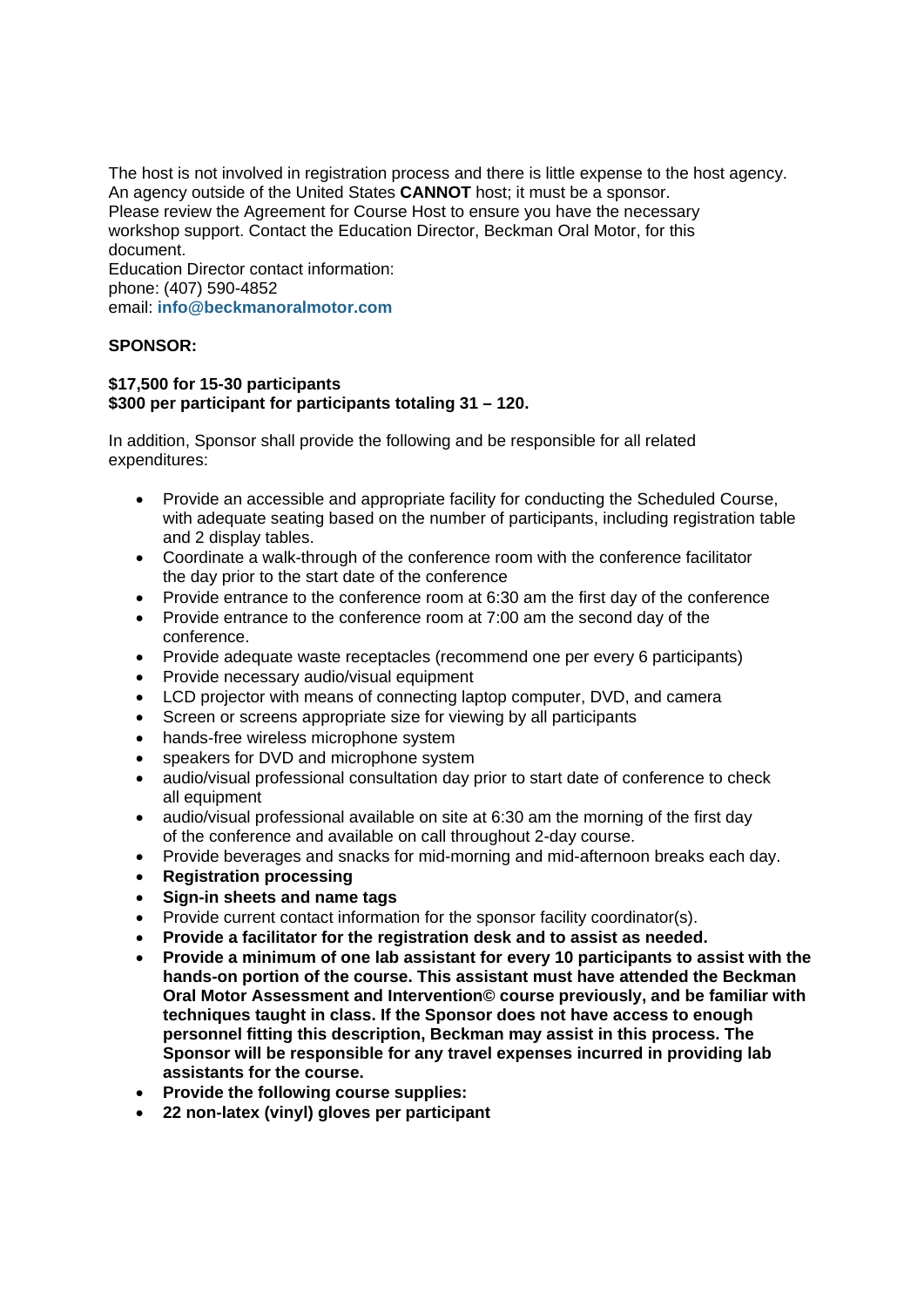- **hand sanitizer**
- **one roll of paper towels per 4-6 participants**
- **one-serving applesauce cup (4 oz.) per participant**
- **one E-Z Spoon per participant and lab assistant**
- **one NUK Gum Massager per participant and lab assistant**
- **one Beckman Oral Motor© Manual per participant and lab assistant**

## **Beckman shall provide the following and be responsible for all related expenditures:**

- Instruction for therapists in attendance
- CEU pre-approval for Speech Pathologists and Occupational Therapists
- Evaluation Forms
- CEU permanent record forms and processing
- Certificate of Attendance

Some agencies choose to sponsor the course so that employees can attend for free or at a reduced cost. **Organizations outside of the United States do not have the host option and must be a sponsor.** Beckman will post the scheduled course, a link to sponsor's brochure, and contact information on the Beckman Oral Motor website, **www.beckmanoralmotor.com** if the sponsor so desires. **Agencies that sponsor (purchase the conference) are responsible for accepting and processing all registrations, advertising, etc.** For this option, please review Agreement for Course Sponsor. Contact the Education Director,

Beckman Oral Motor, for this document. Education Director contact information: phone: (407) 590-4852 email: **info@beckmanoralmotor.com** 

## **Beckman Oro-facial Deep Tissue Release Course Description**

This is a one day course. *Beckman Oral Motor Assessment & Intervention©* is a pre-requisite to the *Beckman Oro-facial Deep Tissue Release©* course. Twenty-four (24) is the maximum number of participants for this course. During this course, participants will practice specific deep tissue release for the upper and lower lips, upper and lower cheeks, midface, jaw, and tongue. These interventions focus on increased range of movement for these structures. In addition, participants will have the opportunity to review techniques about which they have questions from the two-day course. Participants are invited to bring videotaped case studies for discussion and problem solving.

**Participants:** Licensed speech pathologists and occupational therapists

**Instructional Level:** - ADVANCED - This program is offered for 0.7 CEUs (Advanced level; Professional area).

## **Course Objectives:** Participants will:

1. Demonstrate intervention options for mobility of the lips, cheeks, midface, jaw, and tongue using deep tissue release

2. Problem solve issues regarding client specific oral motor and mealtime concerns

3. Demonstrate oral motor assessment and intervention techniques as determined by the participants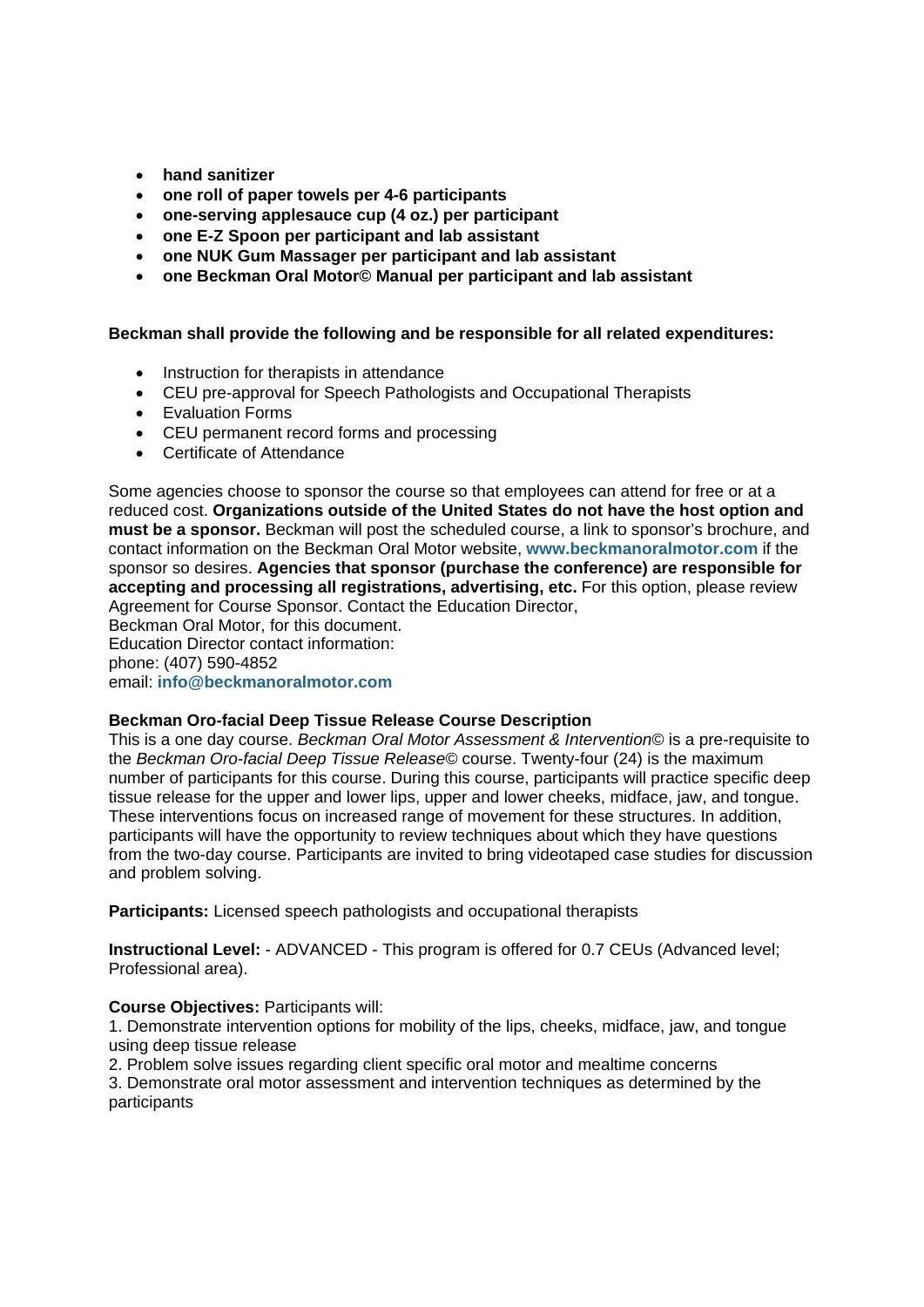## **Pre-Post Test Questions:**

- 1. Where is deep tissue release pressure provided?
- 2. When is deep tissue release indicated?
- 3. How can the impact of deep tissue release be determined?

**7:45 – 8:00** Registration **8:00 – 8:15** Pre-Test **8:15 – 10:15** Deep tissue releases for the lips (hands on practice) **10:15 – 10:30** Break **10:30 – 12:00** Deep tissue releases for upper & Lower Cheeks (hands on practice) **12:00 – 1:00** Lunch Break **1:00 – 2:30** Deep tissue releases for the jaw (hands on practice) **2:30 – 2:45** Break **2:45 – 4:00** Deep tissue releases for the tongue (hands on practice) **4:00 – 4:45** Case studies, discussion **4:45 – 5:00** Post-Test

## **Beckman Oro-facial Deep Tissue Release© Course Options:**

## **HOST:**

Contact the Education Director, Beckman Oral Motor, to discuss this option. Education Director contact information: phone: (407) 590-4852 email: info@beckmanoralmotor.com

## **SPONOR:**

## **\$6,000 for 6-24 Participants**

In addition, Sponsor shall provide the following and be responsible for all related expenditures:

- Provide an accessible and appropriate facility for conducting the Scheduled Course, with adequate seating based on the number of attendees including registration and display tables.
- Provide an audio/visual professional that can be immediately available for the entirety of the course.
- Provide the following audio/visual equipment:
- LCD projector
- hands-free wireless microphone system
- **Provide the following supplies for the course:**
- **10 non-latex (vinyl) gloves per participant**
- **hand sanitizer**
- **one roll of paper towels per 4-6 participants**
- **one waste receptacle per eight participants**
- **sign-in sheet and name tags**
- **Provide a facilitator for the registration desk and to assist as needed.**
- **Provide beverages and snacks for mid-morning and mid-afternoon break.**

**Beckman shall provide the following and be responsible for all related**